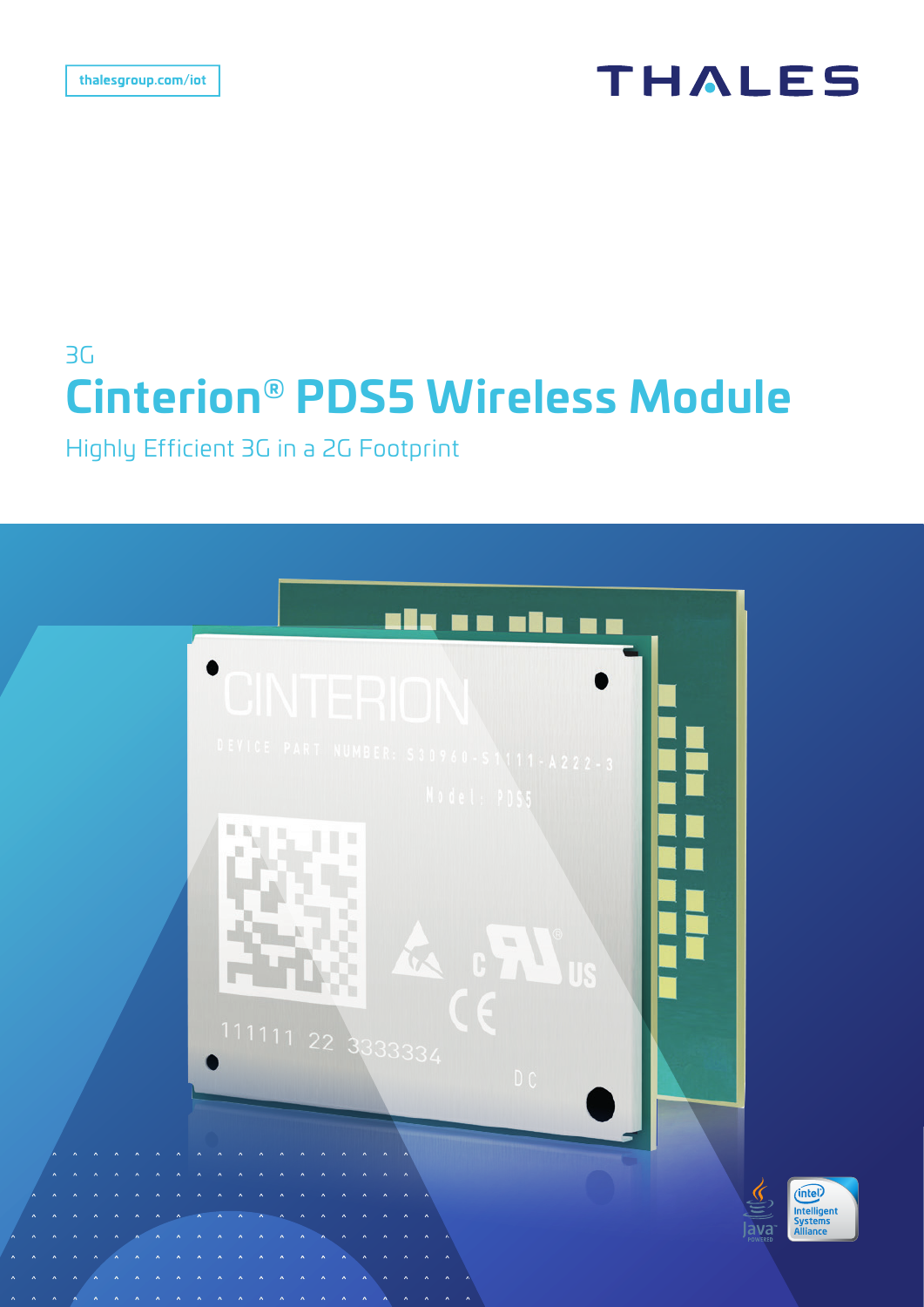# **Cinterion® PDS5 Wireless Module**

Highly Efficient 3G in a 2G Footprint





The Cinterion PDS5 module represents a milestone in embedded Java machine-to-machine (M2M) communication, offering smart connectivity for industrial applications.

PDS5 delivers highly efficient 3G communication in an ultra-compact footprint. PDS5 is an ideal solution for M2M applications moving to 3G technology with a focus on longlasting, futureproof and cost efficient M2M applications. Offering a backward and forward compatible footprint, its multi design capability offers seamless migration and unmatched flexibility to choose frequency bands and global roaming whenever needed.

The platform incorporates an improved lava concept using Multi MIDlet Java execution to simultaneously host and run multiple applications and protocols. An extended security concept with the latest TLS/SSL engine provides secure and reliable TCP/IP connectivity while an enriched internal flash file system enables royalty free firmware updates over-the-air (FOTA) when required. Sophisticated sandbox modeling and layered architectures simplify device management (DM) and separate mobile network operator approvals from application code development, allowing simultaneous progress of both phases for a shorter time to market.

Powered by Intel's latest HSPA baseband, the next generation of the award-winning Industrial platform features high speed data communication with 7.2 Mbps (max) in the downlink and 5.76 Mbps (max) in the uplink.

The tiny PDS5 comes in Thales M2M's unique LGA (Land Grid Array) package perfectly suited to the manufacturing needs of small, high-volume M2M devices with a focus on reliable and efficient processes. PDS5 supports voice and data communication and best in class low power consumption incorporated with common industrial interfaces such as USB and serial interfaces.

PDS5 is available in two variants: PDS5-US (850/1900 MHz) for North America, and PDS5-E (900/2100 MHz) for the rest of the world.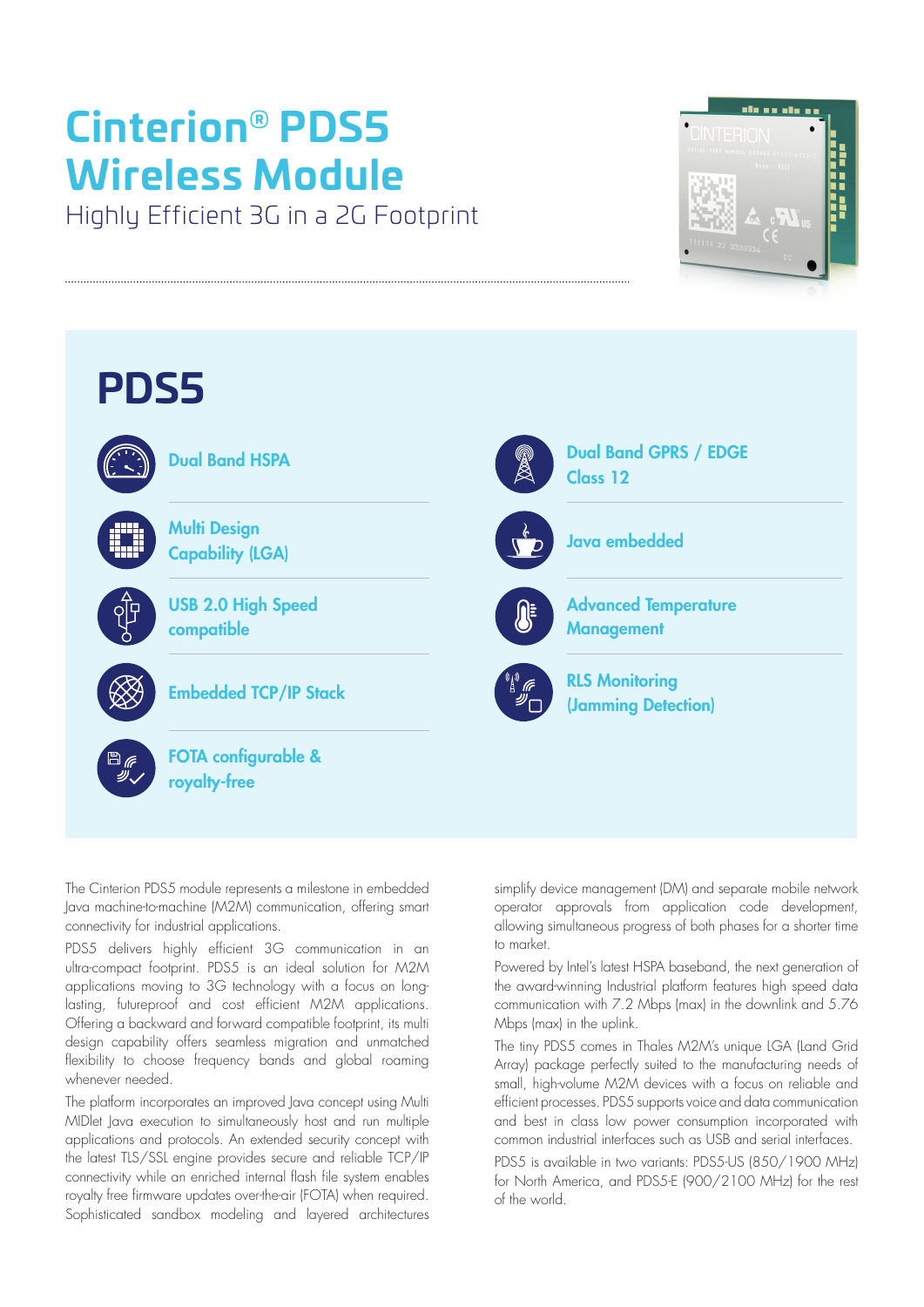## Perfect M2M at Minimal Footprint



#### LGA technology

Land grid array, or LGA, is a surface-mount technology for fully automated manufacturing allowing to benefit from efficiency and process consistency. Thales M2M's unique type of LGA technology is designed with focus on highest reliability and flexibility and to meet the demanding requirements of M2M application manufacturers.

#### Multi Design Capability

The unique PDS5 footprint, based on LGA technology, offers seamless migration from 2G to 3G within a single design footprint. Compatibility with the world's smallest HSPA wireless module ensures future-proof design and longevity of M2M applications.

#### Java™

Java offers easy and fast application development, a broad choice of tools, high code reusability, easy maintenance, a proven security concept, on-device debugging as well as multithreading programming and program execution.

### Thales M2M Support includes:

- **Personal design-in consulting for hardware and** software
- **Extensive RF test capabilities**
- **I** GCF/PTCRB conform pretests to validate approval readiness
- **Regular training workshops**



Local engineers, a competent helpdesk, a dedicated team of R&D specialists and an advanced development center are the hallmarks of our leading support offer.

## Cinterion® PDS5 Features

### General Features

- **3GPP Rel.7 Compliant Protocol Stack**
- Dual-Band UMTS (WCDMA/FDD) PDS5-E: 900 and 2100 MHz PDS5-US: 850 and 1900 Hz
- **Dual-Band GSM** PDS5-E: 900 and 1800 MHz PDS5-US: 850 and 1900 MHz
- **SIM Application Toolkit, Class 3**
- **Control via standardized and extended** AT commands (Hayes, TS 27.007 and 27.005)
- TCP/IP stack access via AT command and transparent TCP services
- **Secure Connection for client IP services**
- Internet Services TCP/UDP server/client, DNS, Ping, FTP client, HTTP client
- Supply voltage range 3.3 4.5 V, highly optimized for minimal power consumption
- **LGA66** soldering mount, MSL4
- Dimension:  $29 \times 33 \times 2.3$  mm
- **Neight: 2.7 g**
- Operating Temperature: -40 °C to +90 °C

### **Specifications**

- HSDPA Cat.8 / HSUPA Cat.6 data rates DL: max. 7.2 Mbps, UL: max. 5.76 Mbps
- **I** EDGE Class 12 data rates DL: max. 237 kbps, UL: max. 237 kbps
- GPRS Class 12 data rates DL: max. 85.6 kbps, UL: max. 85.6 kbps
- **CSD** data transmission up to 9.6 kbps, V.110, non-transparent
- SMS text and PDU mode, cell broadcast
- **High quality voice support for handset, headset and** hands-free operation
- **I** Integrated TTY modem
- Speech codec: FR, HR, EFR and AMR

#### Special Features

- USB interface supports multiple composite mode and a Linux-/Mac- compliant mode
- **Firmware update via USB and serial interface**
- Real time clock with alarm functionality
- **Multiplexer according 3GPP TS 27.010**
- **RLS Monitoring (lamming detection)**
- **I** Informal Network Scan
- **Customer IMEI/SIM-Lock as variant**
- **I** Integrated FOTA, configurable and royalty free